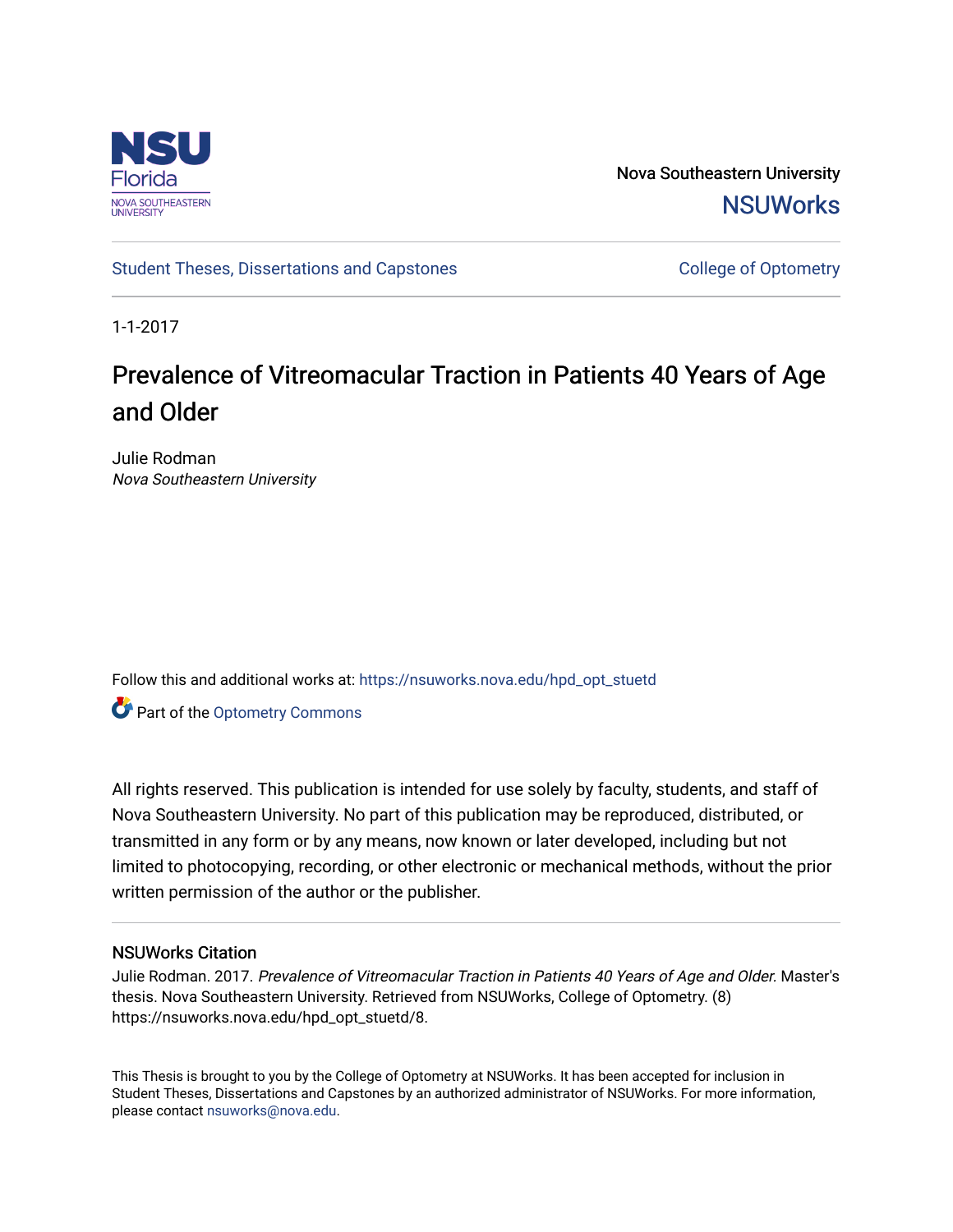### The Prevalence of Vitreomacular Traction in Patients 40 Years of Age and Older

A Thesis Presented by Julie Rodman, OD, FAAO

Submitted to the Clinical Vision Research Program, College of Optometry of Nova Southeastern University in partial fulfillment of the requirements for the degree of

MASTER OF SCIENCE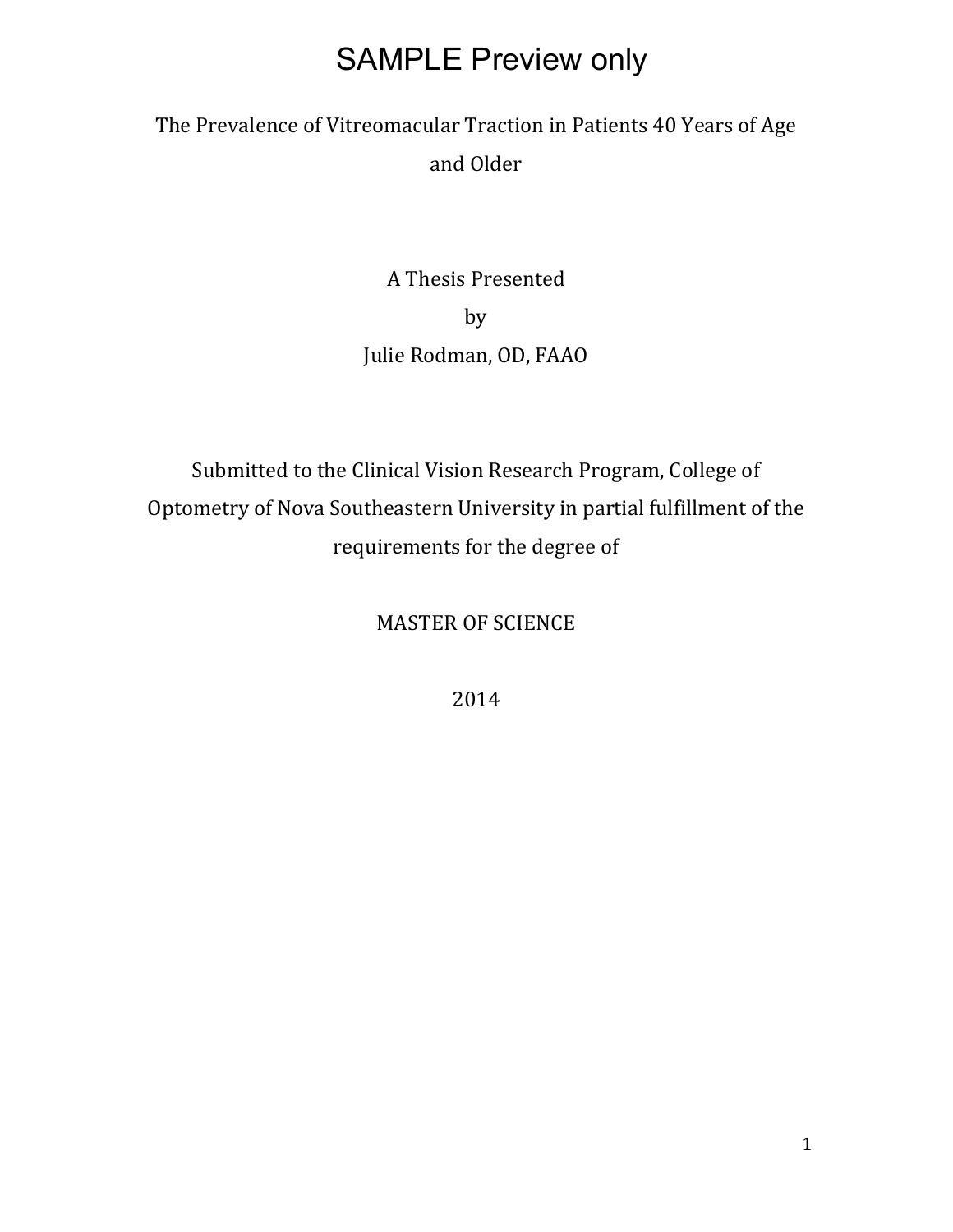#### **Table of Contents:**

| <b>Stages of Posterior Vitreous Detachment Development12-16</b> |
|-----------------------------------------------------------------|
| Introduction to Vitreomacular Traction Syndrome16-18            |
| <b>Epidemiology of Vitreomacular Traction Syndrome18-19</b>     |
| Pathophysiology of Vitreomacular Traction Syndrome19-22         |
|                                                                 |
|                                                                 |
|                                                                 |
|                                                                 |
| Vitreomacular Traction and Macular Holes35-36                   |
|                                                                 |
|                                                                 |
| <b>THE STUDY:</b>                                               |
|                                                                 |
|                                                                 |
|                                                                 |
|                                                                 |
|                                                                 |
|                                                                 |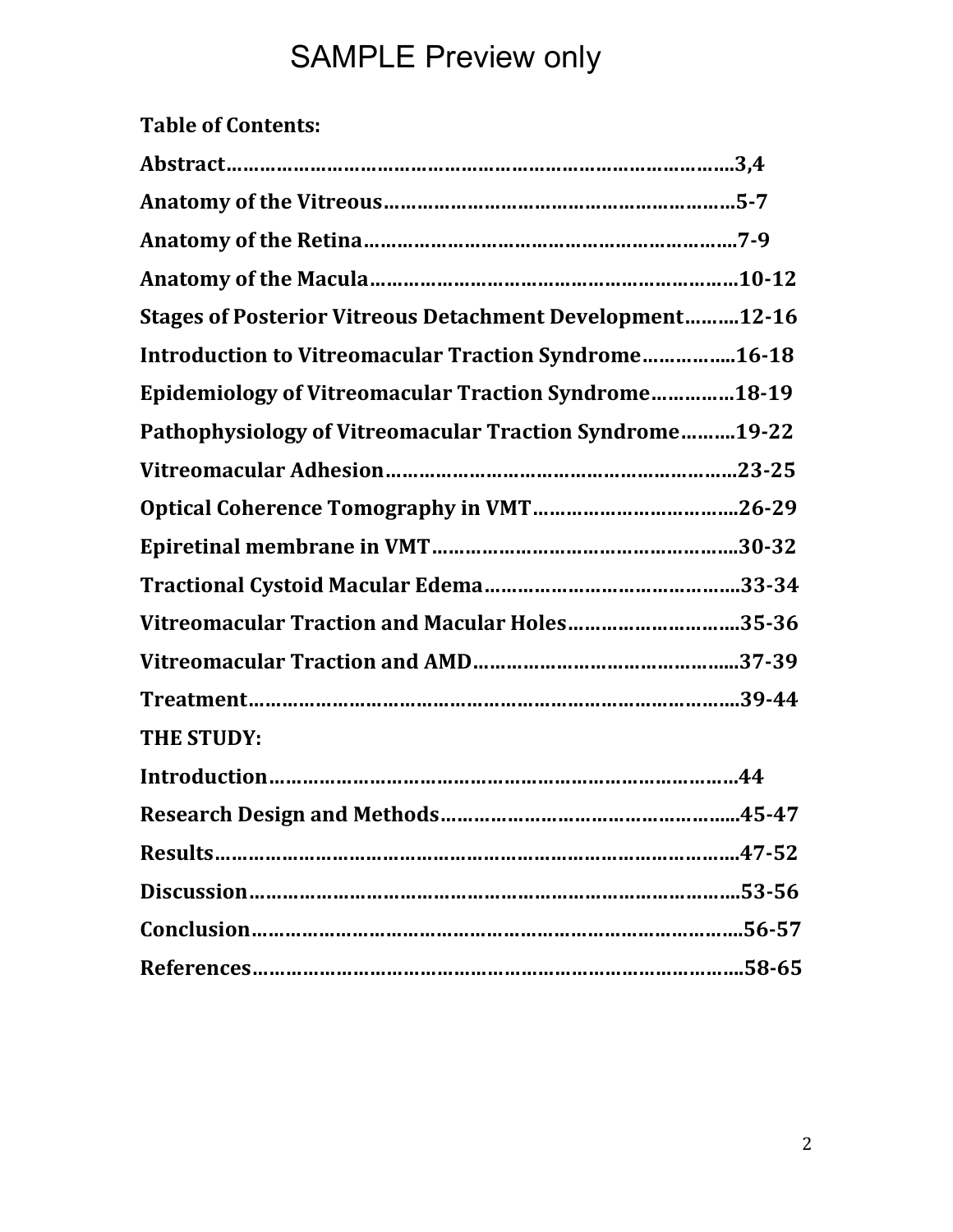**Abstract**: Vitreomacular traction (VMT) is a condition characterized by an incomplete posterior vitreous detachment resulting in traction on the macula and decreased visual acuity. The process of vitreomacular traction can lead to a number of maculopathies including cystoid macular edema, epiretinal membranes, and macular holes. VMT is more common in patients over 40 years of age; however no population-based studies documenting the prevalence of VMT in this age group has been published. **Purpose:** The current study was undertaken to evaluate the prevalence of vitreomacular traction syndrome in the population aged above 40. Clinical examination does not adequately illustrate the extent of vitreomacular adhesion; therefore, Optical Coherence Tomography (OCT) was used to determine the presence of VMT. High-definition OCT has provided new insight into vitreomacular traction syndrome by allowing for better visualization of the tractional forces at the vitreoretinal interface. This investigation will analyze the vitreomacular interface with regard to VMT in correlation to age through use of the Spectral Domain OCT.

**Methods**: One hundred and thirty-one eyes of 67 patients (36 females/31 males) were examined by optical coherence tomography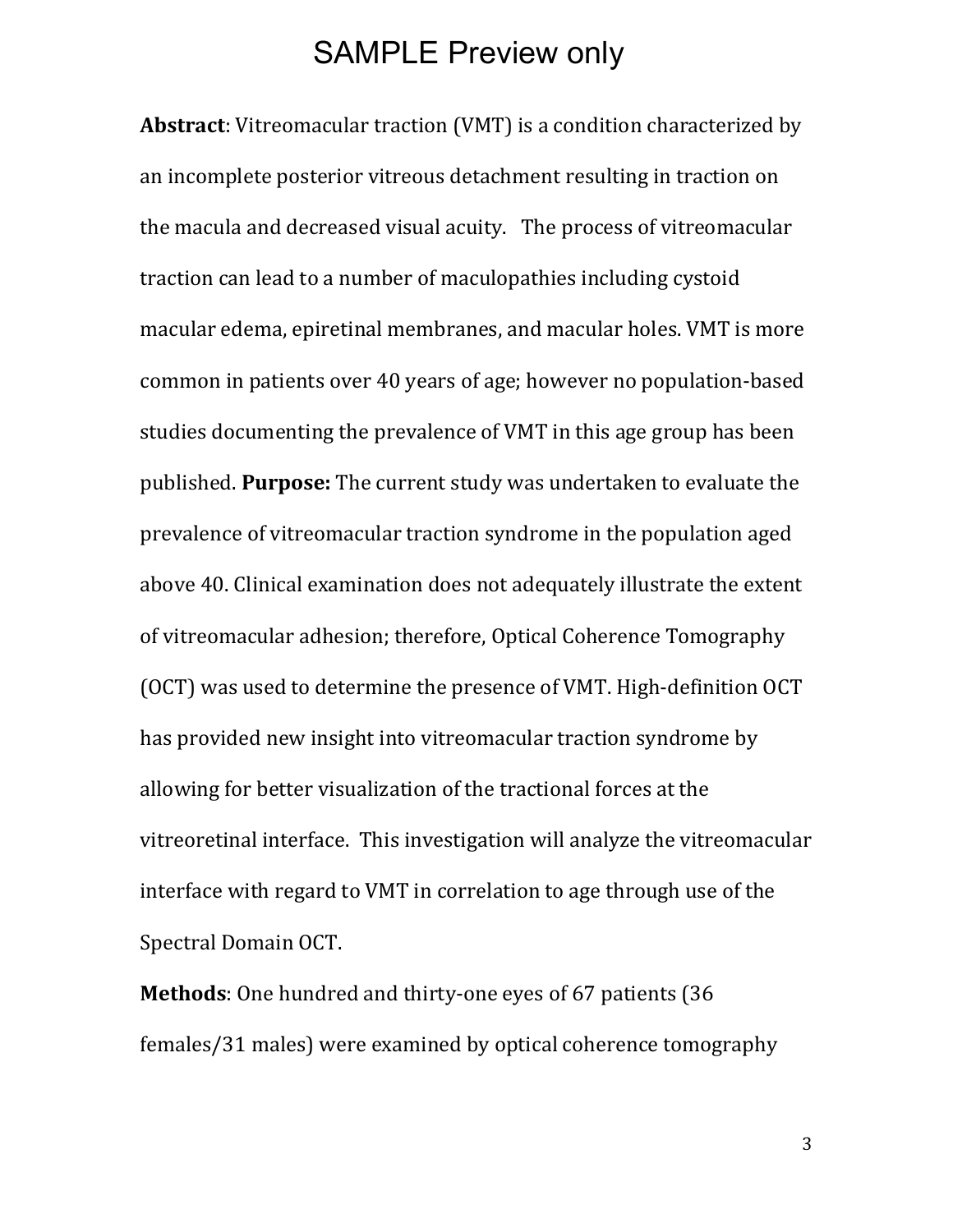(OCT). OCT was performed to obtain high-resolution cross-sectional images of the vitreoretinal interface in the posterior fundus. **Results**: The status of the posterior vitreoretinal interface was evaluated as follows; (1) Intact Vitreous- No posterior vitreous abnormality is depicted on OCT. (2) Vitreomacular adhesion/incomplete PVD- the posterior vitreous is partially attached and can be seen in contact with the macula on OCT. (3) Vitreomacular traction- the posterior vitreous is partially adhered to the inner retina resulting in distortion of the retinal architecture. (4) Complete posterior vitreous detachment, indicating no contact between the vitreous and retina.

**Conclusion**: OCT results found no vitreous abnormality in 39.7% of all eyes; PVD in 6.87% of eyes, VMA in 51.1% of eyes, and VMT in 2.29% of eyes. Age was a significant risk factor to the development of VMT, while gender was not. As age increases, the probability of having VMT increases by 1.2%.

Due to the association between vitreomacular traction and a variety of maculopathies, recognition and diagnosis of this entity is crucial. High definition OCT has allowed for outstanding visualization of the